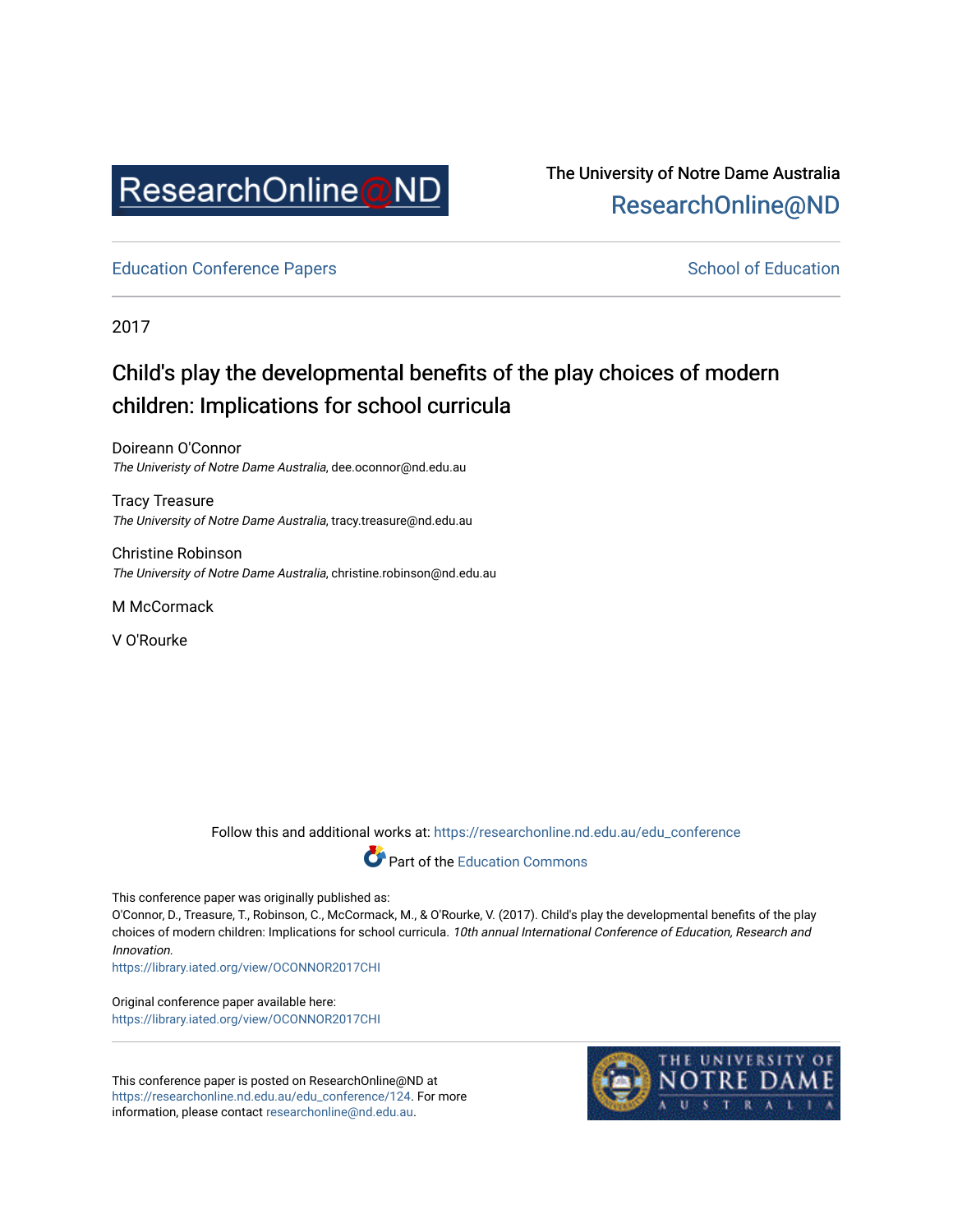This article was originally published IATED Digital Library.

Original article available at:

[https://library.iated.org/view/OCONNOR2017CHI](https://protect-au.mimecast.com/s/TO5fCNLJ89UpyMRimjRb6?domain=library.iated.org)

O'Connor, D., Treasure, T., Robinson, C., McCormack, M., and O'Rourke, V. (2017) Child's play the development benefits of the play choices of modern children: Implications for school curricula. *ICERI2017 Proceedings*, pp.5045-5054. doi: 10.21125/iceri.2017.1328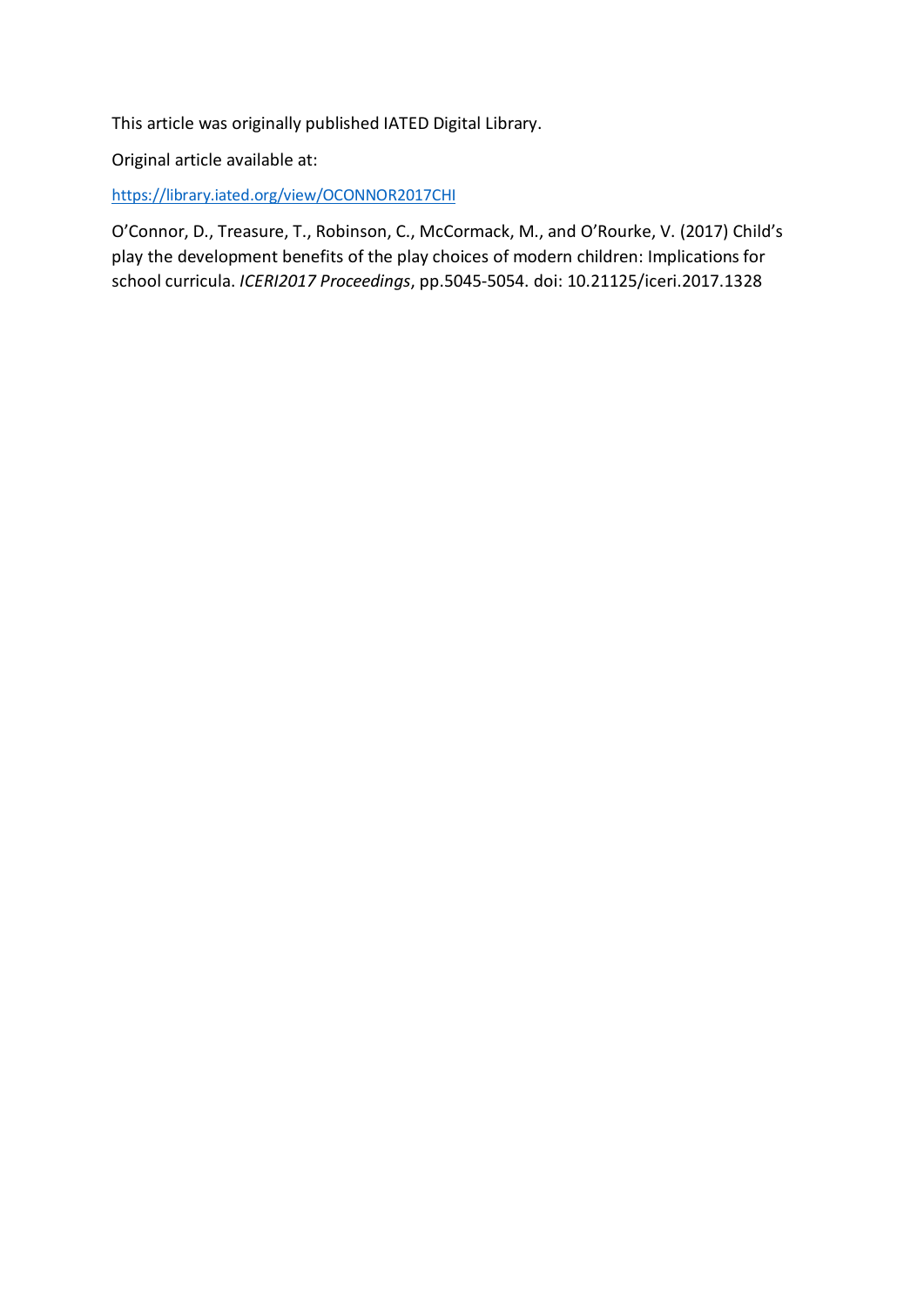## **CHILD'S PLAY**

## **THE DEVELOPMENTAL BENEFITS OF THE PLAY CHOICES OF MODERN CHILDREN: IMPLICATIONS FOR SCHOOL CURRICULA.**

*O'Connor, D1., Treasure, T2., Robinson, C3 McCormack, M4.,O'Rourke, V5.* 

*1The University of Notre Dame (AUSTRALIA) 2The University of Notre Dame (AUSTRALIA) 3The University of Notre Dame (AUSTRALIA) 4Dublin City University (IRELAND) 5Letterkenny Institute of Technology (IRELAND)* 

#### **Abstract**

This paper presents data from the Irish Neighbourhood Play Study. The Irish Neighbourhood Play Study explored the play choices of children from 0 to 15 years of age. This paper reports the findings on the play choices of children and these are presented alongside the levels of engagement within each play type. Construction Play, Motor Play, Fantasy (Imaginative) Play and Social Play are all applied as broad categories with detailed data presented that drills down into what elements of play children are choosing within each category. The developmental benefits of each play type are then explored and discussed. These findings are viewed through an educational lens and contextualised within a curricular context. The critical questions arising from the findings concern the developmental benefits inherent to the types of play children choose for themselves and how these developmental benefits translate to the school context. This paper discusses these critical questions and suggests possible implications for school curricula when adopting play-based approaches.

Keywords: The Irish Neighbourhood Play Study, Play, Early Childhood Education, Play, Play Curriculum, Play-based Learning.

## **1 INTRODUCING THE IRISH NEIGHBOURHOOD PLAY STUDY**

The Irish Neighbourhood Research Study was a large scale research project which included almost 1700 participant families across 240 communities throughout Ireland. The research study was initiated, shaped and resourced by The Institute of Technology, Sligo and Early Childhood Ireland to investigate the play choices made by children aged 0-15 years of age. The research team used parental surveys and naturalistic observation to secure data on how children in modern Ireland aged 0-15 are playing in their neighbourhood. An all-island approach was taken incorporating cities, towns and rural areas across a variety of socio-economic groupings. While the study involved both quantitative and qualitative data collection. The findings of this paper arise from a series of 240 quantitative observations of neighbourhood play spaces throughout rural and urban Ireland.

## **2 METHODOLOGY**

This was a descriptive study designed to uncover children's play patterns in modern Ireland. A large scale quantitative observation study was carried out. The study sought to uncover the extent to which children play outside, the types of play they are predominantly engaged in, the places children play, the influence of external factors such as socio economic grouping, rural/urban location, organised sports and homework on play and the impact of the physical environment on children's play choices. The observational data was collected during the months of June and July 2012.

The sampling technique utilised was non-probability sampling, which is appropriate when access to a comprehensive sampling frame does not exist. The sampling technique employed was purposive sampling (Robson, 2011, p. 75); 18 regions across the island of Ireland were selected to maximise representation across geographical regions and socio economic regions. For Southern Ireland, the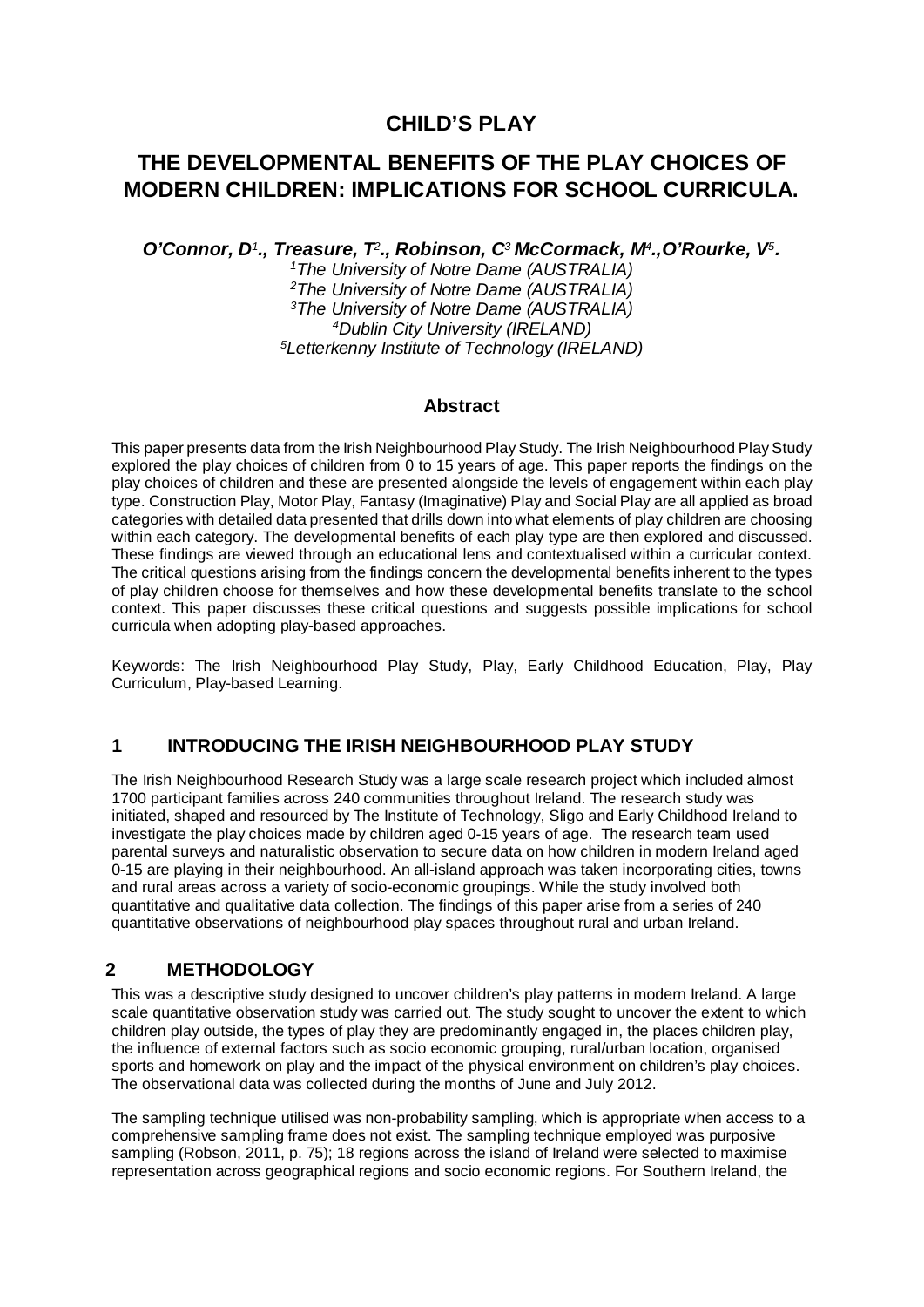Haase-Pratschke Index of Relative Affluence and Deprivation (revised from Central Statistics Office, 2012) was employed, alongside the Northern Ireland Multiple Deprivation Measure (Northern Ireland Statistics and Research Agency, 2010) to inform selection of target locations.

Naturalistic observation (Geller, Russ & Altomari, 1986; Loucopoulos & Karakostas, 1995), was carried out to gather data on the behaviours of children at play. Observation was overt and nonparticipant in nature, and occurred in playgrounds and communal play spaces. While participant observation has its merits when researching children, children may feel uncomfortable communicating with unfamiliar adults (Punch, 2002), therefore it was decided to employ non-participant observation, as adults are unable to truly participate in children's social worlds (Fine & Sandstrom, 1988; Hill, 1997). Data collection was guided by 'The Children First: National Guidance for the Protection and Welfare of Children' policy (Department of Social Protection, 2011), The Convention on Rights of the Child (United Nations, 2010) and the Data Protection Act (Government of Ireland, 2003). Research Ethical Approval was granted through The Institute of Technology, Sligo. Observations were short term in nature, approximately three minutes, which facilitated a focused data collection of children's play in the context of behaviours and the surrounding environment.

Data was collected utilising a simple coding system (Robson, 2012, pp. 337) which captured data on variables including age, gender, extent of peer interaction, type of play environment, play objects used, instances of interaction with nature and/or electronics and the type of play children were engaged in. The population of interest was all children aged between 0 and 15 who resided on the island of Ireland in June – July 2012. Corresponding with the survey research, the sampling technique employed was purposive sampling, external play areas within the previously determined geographical and socio economic locations were observed. The final sample size achieved was 240. Data was analysed quantitatively; frequencies and cross tabulations were performed.

## **3 FINDING AND DISCUSSION: SIXTEEN TYPES OF PLAY EXPLORED AND EXPLAINED.**

Hughes (2002) taxonomy of play provided a framework for the observational tool. As such, play was recorded across his 16 categories of play. While presenting the data on what play choices children are making across these 16 play types, it is also important for us to introduce and explain each of the 16 types of play which feature within the observation tool. The following explanations are centred on both describing the type of play and elucidating its developmental and educational benefits. These educational benefits hold great significance for early childhood educators designing and implementing play-based approaches to curriculum and learning.

The sixteen types of play are presented alongside the data in section 3.1 to 3.16.

## *Imagination based play*

Within the 16 types, there are six which fall broadly into the categorisation of imagination based play. While this type of play is one of the most potent and beneficial for children under the age of 8, it does reduce through middle childhood and all but disappears as children lose their ability to symbolically represent (the ability to replace a crucial element of their play with an available object such as a towel for a cape or a bottle for a baby). Over all 240 observations, only 43 or 14% of the total play observed was imagination based. These were spread over the following six types of play.

## **3.1 Role play**

Role play is play where the children explore aspects of life that are not intensely personal or interpersonal. Examples of this type of play include playing house by making food or sweeping up. This is different to playing house with a deep interpersonal narrative emerging. Other examples include answering the phone, driving a bus, doing the dishes and engaging in interesting tasks that are an everyday part of life. This is the first type of imagination based play and occurs before dramatic, socio-dramatic, fantasy or imaginary play. It is developmentally aligned with the advent of symbolic play. A very small child will pick up a toy phone (or a shoe) put it to his or her ear and say 'hello'.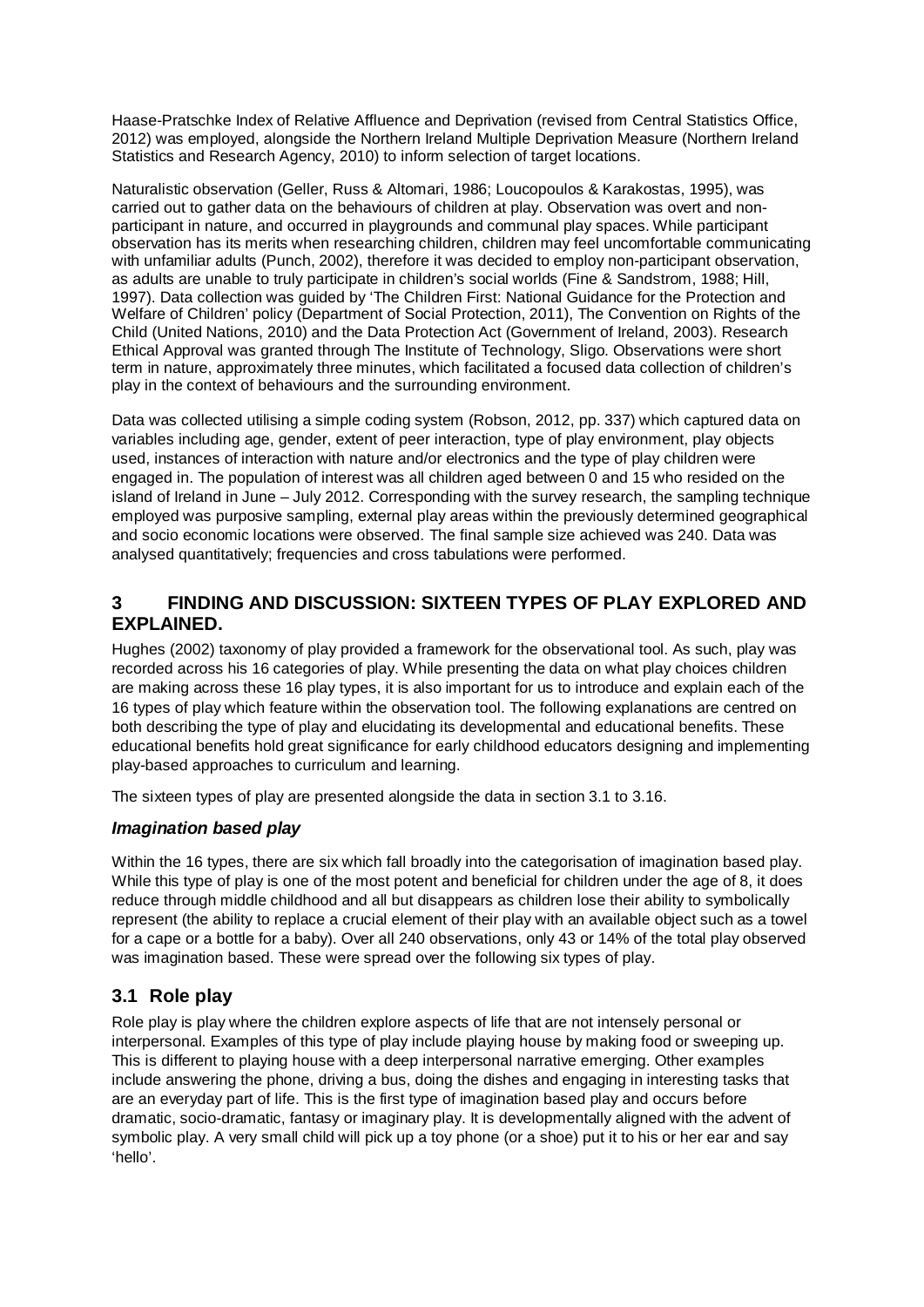## **3.2 Symbolic play**

Symbolic play is where a child engages in symbolic representation (Vygotsky, 1976) whereby they represent a crucial element of their play with an available object. An example of this is using a stick to represent a horse or using a rolled up blanket as a baby. This allows the child to be in control. In symbolic play children experience the concept and gain increased understanding without feeling out of their depth as they may do if caring for a real baby or riding a real horse. Symbolic play can occur within all imagination based play and often features within each of the types with the possible exception of rough and tumble play.

## **3.3 Dramatic play**

Dramatic play is play where the children play out something they have heard about or seen but haven't been directly involved in. If it was themed on something deeply personal, it would be sociodramatic play. Dramatic play is where the child noticed or was introduced to a concept which they wish to explore. Things which have been seen on television or heard on the radio news are explored in this space. Seeing things within one's own community can also trigger dramatic play. For example, a child who sees a funeral procession will want to play with the idea of death in order to explore their feelings around it and understand it as a concept. A bereaved child will do this through socio-dramatic play where the experience is more intensely personal and incorporates deep emotional processing as well as the cognitive integration of new concepts.

## **3.4 Socio-dramatic play**

Socio-dramatic play is where children emotionally process real life events. These can be things that have happened to them or that they think might happen. This is an intensely personal type of play and each player brings their own emotional agenda to the play. In this way a collaborative narrative is constructed by the players. The contents of this narrative can be socially based for some players with their agenda being around things like parenting and friendship. For other players, more emotional experiences can be played out in this space; content such as rowing, fighting, family separation, bereavement, birth, moving house or going to hospital are common themes within socio-dramatic play. It is a very valuable type of play as it supports children to understand their world and process their experiences and emotions. They also use it to role play possible responses and measure how potential actions may be received. It addition, as a collaborative type of play, the narrative is coconstructed by the children and is therefore also a creative process. This creativity involves deep thinking and social skills including communication, negotiation and the merging of multiple content into a cohesive narrative.

## **3.5 Fantasy play**

Fantasy play is often called pretend play. Everything the child longs to experience is played out within this space. It is a world of make believe. Within this type of play, children become cats and dogs, superheros and fire fighters, wizards, witches, pilots, dancers. They can fly, they can drive. They are masters of their own limitless ability. It is a space where possibility and wonder are explored, where freedom is engaged. A space where confidence grows and the child experiences being in total control. It is a very fulfilling emotional space. It brings joy and pleasure to the child and the developing brain learns these emotions like a habit. It supports self-esteem and self-regulation as well as incorporating social skills in the collaboration and communication required to develop the play into a narrative with other children.

## **3.6 Imaginative play**

Imaginative play can be dramatic, socio-dramatic or fantasy based. What differentiates it is the integration of symbolic representation and a discounting of the conformist rules, which regulate the physical world of adults. Within imaginative play, symbolic play is also present and integrated into the narrative of the play. However, imaginative play is more diverse as the rules simply do not apply. A player can be a car, a rock can be a baby, a horse that isn't there can be ridden, a dog that doesn't exist can be patted. This is one of the most power types of play for developing higher level thinking skills within children (Nicolopoulou, Barbosa de Sá, Ilgaz, & Brockmeyer, 2009; 2010). The symbolic representation builds mental flexibility and problem solving ability. At the same time, this type of play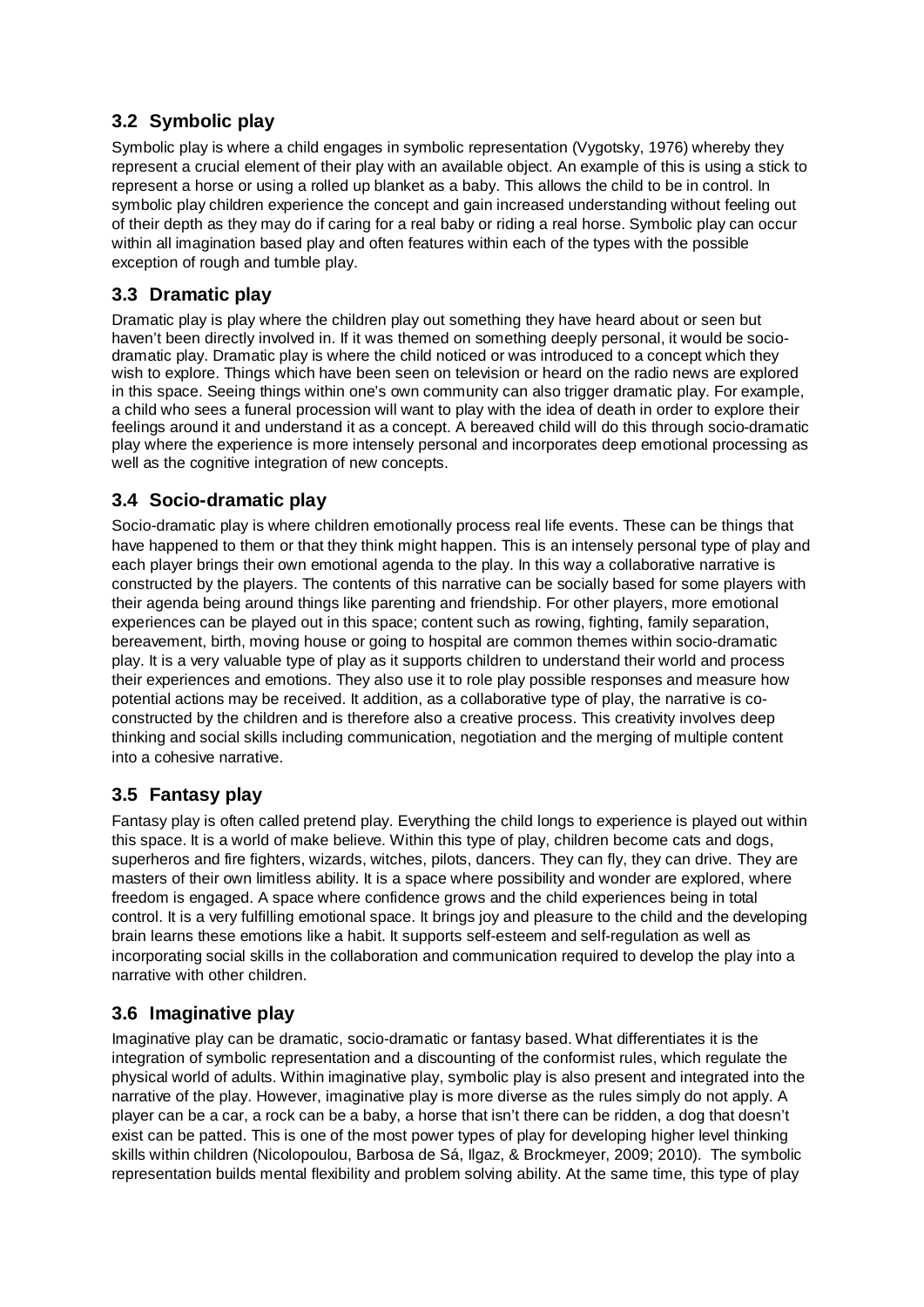is founded on the construction of a narrative. This is a highly creative process involving clear and deep thinking skills (Vygotsky, 1976).

#### *Physical play*

Physical play inclusive of locomotor play, rough and tumble play, and risky play made up the biggest section of play observed. 51% of all play observed fell into this category. These observations include children balancing, climbing, running, jumping, hopping, skipping, rolling, tumbling and swinging. This is good news for children's physical development. One notable footnote to this high percentage is the low levels of risk-taking observed within this physical play. The children were active and measured within their physical play, not necessarily pushing physical boundaries and challenging themselves.

## **3.7 Locomotor play**

Locomotor play is play that is based on movement. This includes play such as chasing, climbing, running, jumping, swinging, crawling and rolling. It is hugely important within child development as it develops the cerebellum at the base of the brain (Koziol, Budding, & Chidekel, 2012). In addition, it supports children in the management of their energy levels and helps them to grow, develop strength, build physical competence and confidence and contributes to their ability to self-regulate.

## **3.8 Rough and tumble play**

Rough and tumble play is play involving close body contact with other players. This can include rolling, tumbling, squeezing, tickling and other forms of touch based play. It is a process whereby children gauge their relative strength, discovering their physical flexibility and enjoy the exhilaration of display. Rough and tumble play does not involve pain or injury but can be very energetic. Neuroscientific research has linked rough and tumble play to the development of negotiation skills and interpersonal communication proficiencies (Lindsey & Colwell 2013).

## **3.9 Risky play**

Risky play was initially called deep play by Hughes within the 2002 taxonomy. However, over the past fifteen years, it has gained recognition in the education and early childhood communities and evolved into being described as risky play. As such, risky play is the more contemporary term. It is a type of play that supports the child to encounter and overcome challenge. It includes the development of selfbelief in the face of adversity, resilience building and problem solving confidence as well as physical competence and survival skills. Risk within play is hugely beneficial for children across multiple levels (Gillis & Jupp, 2016). Engaging primal forces such as earth, wind, fire and water within their play allows adds depth to the integral experience on the part of the children. When the risk element of this type of play involves primal forces such as water and fire, it transcends into recapitulative play. Unfortunately, recapitulative play was also not generally observed as part of this study, pointing perhaps to a deficit of opportunity or support within our community spaces for this deep and complicated form of play.

#### *Social and communication play*

Social and communication play was popular among the children observed and made up 27% of all play observed. Play choices included rhyming, singing, story-telling, poetry, jokes, benign teasing, negotiation, topical discussions and etiquette discussions. 97% of all social interactions were positive with high levels of smiling, laughing, sharing, helping, offering, supporting and active listening being observed.

## **3.10 Social Play**

Social play is play which explores the social rules of the community and culture in which the children live. This type of play can integrate with other types of play. Within construction play for example, much social exploration is embedded within the discussions, negotiations, communication strategies and group dynamic positioning. Spontaneous child initiated sports and games with rules also fall into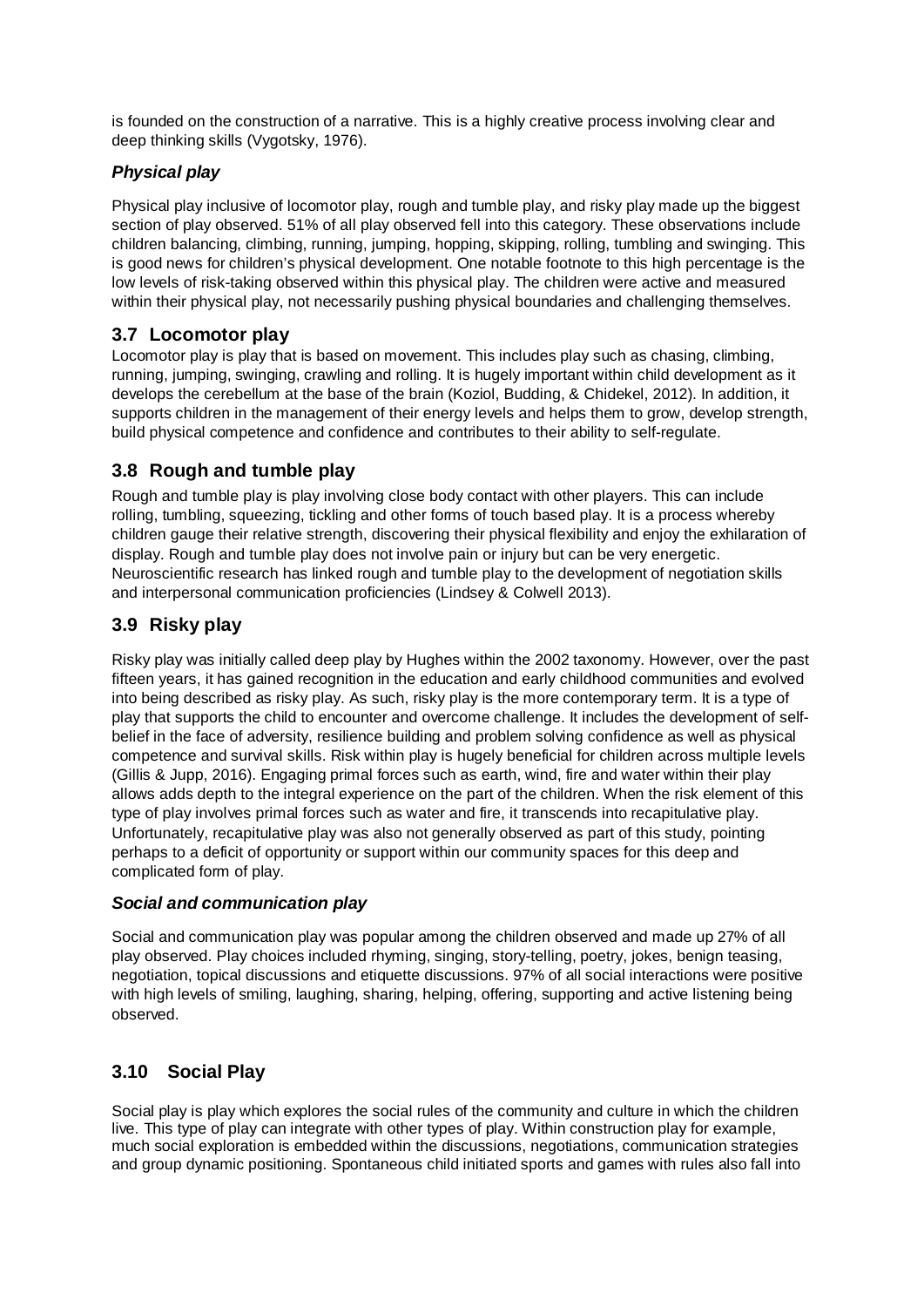this category and are a space where children explore direction and free will, group action for a common purpose and self-regulation.

## **3.11 Communication play**

Communication play is play in which children explore the power of communication and play with its diverse models and methods. They are building a better understanding of their language as a conduit to relationship. Communication play is play where words, nuances and gestures feature strongly. Examples include, words games and rhyming, speaking through gestures, speaking in humming, made up languages, speaking without vowels, swapping two letters so that speech is attempted where T's become P's and vice versa. The possibilities for children's communication play are endless.

## *Construction Play*

Construction is inherently creative. Within construction, children make and build, create, destroy and recreate. Construction made up 9% of the observations. Within these observations, children were actively examining and manipulating objects and building or digging to create structure to support their play. The mastery play that goes along with this was however very limited. This is perhaps not surprising as much of the play observed was in community and shared spaces; mastery play requires a high sense of belonging and even ownership on the part of the children before it is engaged with meaningfully.

## **3.12 Mastery play**

Mastery play is where a child or group of children take control of the physical environment and change it in accordance with the direction of their play. This can include digging holes, building dams and bridges, making cubbies or shelters and using props and equipment to create something new such as tying a rope onto a tree to enable a different style of climbing. This fits within many categorisations of play and is equally at home within the spheres of construction play, physical play and empowerment play.

## **3.13 Creative play**

Creative play is play which is centred on the act of creation. Art and craft experiences where the children are free to engage in a non-directed way with materials is an example of creative play. However, creativity is developed in any problem solving and exploratory thinking based activity. As such, construction play is often inherently creative. So too is play where the children co-construct a narrative within socio-dramatic, fantasy or imaginary play. Creative play is any play experience which facilitates the children to have a new response, to transform their ideas into actions, to explore and experiment and create new understandings. Creative play is a very cognitive type of play that supports children's developing mental flexibility and problem solving ability.

## **3.14 Exploratory play**

Exploratory play is play in which children explore objects and materials to gain a better understanding of physical resources and their properties. Within very young children, this includes mouthing objects, handling, throwing and banging them to assess their structure, texture, density, weight and volume (Soska, Adolph, & Johnson, 2010). This play supports the formation of brain patterns that support mathematical and scientific knowledge acquisition within later years (Kinzer, Gerhardt & Coca, 2016). As the child grows, exploratory play grows with them. Exploring materials and using them within their play is integrated with play throughout early childhood. Building with materials, creating art with materials and using objects symbolically within imagination based play are all examples of exploratory play; a form of play that synthesises within other types of play and becomes more and more integrated as the child grows.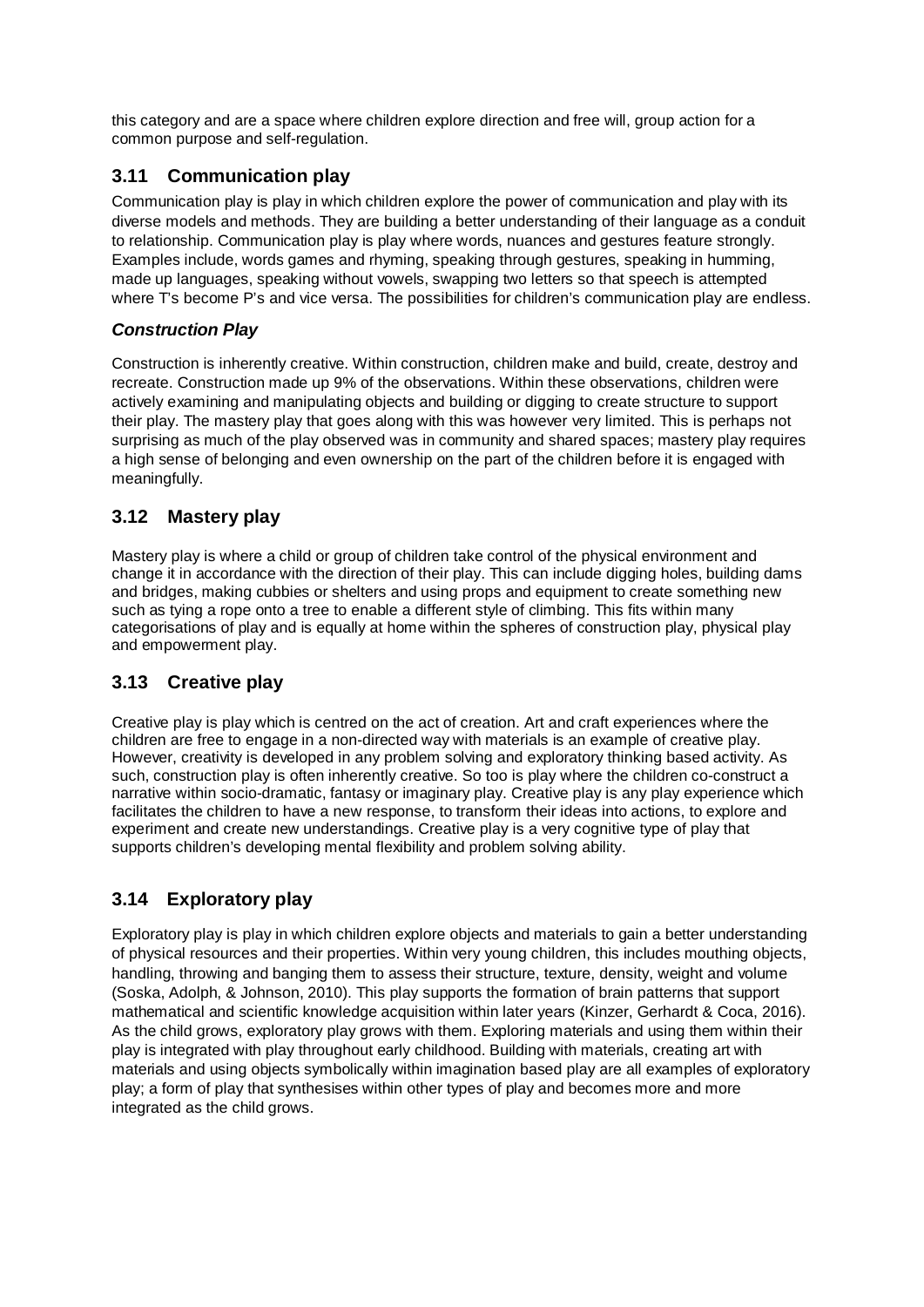## **3.15 Object play**

Object play is play where objects are utilised as resources for experiences. An example of object play is craft, where the children use glue, scissors, and crayons. Object play is also integrated into art where paintbrushes, cups and moulds are used. Object play is integrated across construction play where the object is engaged with in order to construct. The nature of the object is important. The objects that children use within their play is also incorporated into the developing brain patterns as new knowledge. As with exploratory play, the brain reads all objects for weight, size, texture, density and volume. This process supports the development of spatial skills and mathematical reasoning (Subrahmanyam et al., 2001; Vasta, Miller & Ellis, 2004).

#### *Recapitulative play*

Recapitulative play was not observed. This deep and complicated play may require a deeper and more intimate knowledge of the children than a three minute naturalistic observation allows. Alternatively, this deficit may point to a lack of opportunity or support for this type of play within neighbourhood play spaces.

## **3.16 Recapitulative play**

Recapitulative play is where children explore the complexity of their humanity and culture. This type of play can occur within all other types of play. It facilities the child to explore their race and origins, their heritage, culture, ancestry, the history of the country they live in and from which their ancestors originate. It integrates identity and self-concept. While it can occur within any type of play, it often incorporates songs, stories and conversation. Primal forces and the natural world can also be revealed within this type of play. Concepts such as light and darkness, fire and water and the seasons are explored. While the imagination based play found within dramatic, socio-dramatic, fantasy, pretend and imaginary play allows children to explore social norms, recapitulative play goes much deeper. It allows the children to explore the cultural and historical roots of social norms, the origins of rituals and the influence of natural and environmental forces on our collectively evolving humanity.

## **3. THE ROLE OF THE EDUCATOR IN SUPPORTING PLAY**

## **3.1 The role of the educator within imagination based play**

There are six types of play that get broadly brush stroked as imagination based play. These are: role play, symbolic play, dramatic play, socio-dramatic play, fantasy play and imaginary play. A play experience can centre on one of these dominantly with elements of others integrated. For educators it is helpful to think about how we can support these six types of play individually and then blend the support practices where we see the play itself blended within practice.

To support role play, the educator should afford time, resources and respect. Children need to be afforded time to play and educators who support play. They also need environments in which imagination based play is facilitated in order to progress beyond role play into more narrative based imaginary play.

The role of the educator within symbolic play includes the provision of loose and interpretable materials within the environment. It is also important that educators model symbolic play themselves. When an educator observes a child using objects symbolically, they should support the child's symbolic representation by valuing it and responding in a similar vein. If, for example, a child picks up a stone and holds it to their ear like a telephone, the educator could pick up another stone and say hello. In this way, the educator meets the child within the child-initiated symbolic play.

When dramatic play occurs, the educator can observe it and use their observations to plan further play activities and experiences that are in line with these emerging interests and extend the child's social and emotional understanding of life events. An example of this is opening a play card shop with the children where cards can be sent to suit all of life's events. The ensuing discussions can be sensitive and also require a degree of maturity and presence on the part of the educator.

The role of the educator within socio-dramatic play is twofold. Firstly the environment should be designed with plentiful invitations and opportunities for socio-dramatic play. Providing cubby houses, a home corner, baby dolls, shop supplies, medical supplies and real life dress ups are all important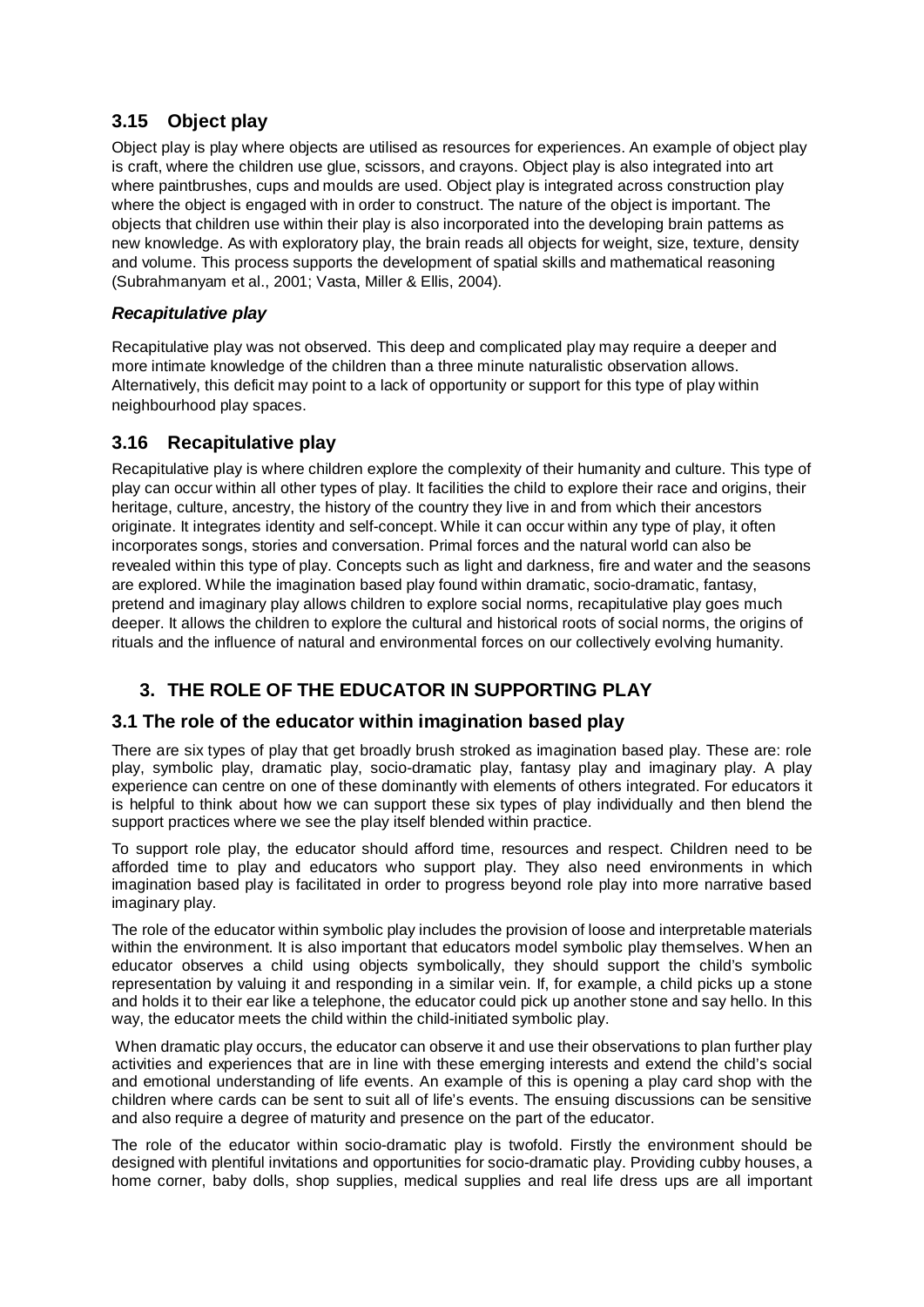environmental aspects of supporting this type of play. Secondly, this type of play offers insights into the inner emotional world of the child. Socio-dramatic play offers opportunities for observing and reflecting in order to build understanding of the child's perspective on issues. These reflections can be shared and cross-referenced with parents so that the child is supported.

The first task of the educator in supporting fantasy play is allowing enough time and space for it to deepen into play where the children co-construct a narrative (Stetsenko, & Ho, 2015). The provision of open and interpretable materials is also important. Pieces of material, wand sized sticks and a variety of interesting hats are always interesting additions to the dress up box. Carrying out observations during fantasy play in order to better understand the children can provide interesting insights into children's interests and desires. Where an educator feels comfortable joining the play and contributing to the coconstruction of a narrative, they should do so as this role offers them the most opportunity to scaffold and extend without devaluing or interrupting the play.

Finally, the role of the educator within imaginary play is to join in. This type of play is mostly social in nature, involving multiple children in the co-construction of a narrative. They achieve this through engaged focus and concentration as well as through the use of language, interpersonal communication and negotiation skills. All players have a democratic opportunity to contribute to the evolving narrative and help to shape the play. With the educator in the role of a play participant, they too are afforded this opportunity. Each participant brings their own agenda to the shaping of the narrative and subsequently to the experience. The educator's agenda is treated with the same respect as each participant's agenda. The educator may choose what they wish to gain or contribute. They can use it as participatory observation to better understand the children; they can use it as an opportunity to build relationship and foster connection; they can also use it to scaffold curricular learning as it unfolds and to extend the children's collaborative thinking. This is a delicate process of engagement. To have any chance of success, the educator must join the play as an equal.

## **3.2The role of the educator within object and exploratory and object play**

The educator can support exploratory play with the provision of treasure baskets and fiddle toys. Objects of interest and unusual textures within the available resources should be provided. Loose materials that can be mouthed but are large enough not to pose a choking threat can also be provided. Supporting this type of play means allowing it to happen. This can involve watching so that safety is prioritised. It can also involve washing items after they have been mouthed to minimise the spread of germs.

The role of the educator in object play start with the provision of authentic objects which have weight, density and volume in alignment. Natural materials are naturally authentic for this reason. Manufactured materials from synthetic substances often have their weight, density and volume elements out of synch. As such they require informed testing on the part of the educator before being incorporated into the environment. The aesthetics of objects should also be considered. The purchasing and provision of objects for the classroom is something which an educator should reflect on before acting on. This is especially important due to the role object play performs within mathematical skill development (Subrahmanyam et al., 2001; Vasta, Miller & Ellis, 2004).

#### **3.3The role of the educator within physical play such as rough and tumble, and locomotor play**

The educator can support rough and tumble play by discussing it with the children and identifying with them what the comfortable parameters of rough and tumble play are for the group collectively. In this way, boundaries can be established and owned by the children. The environment that the educator provides also plays an important role here. A key consideration is the provision of space in the outdoor area for the scale of physical movement needed within rough and tumble play. The educator should also reflect on their responses to rough and tumble play and seek to gain pedagogical insights into how they can work with the children to achieve a balance between the children instincts and theirs.

The role of the educator within locomotor play is centred on the creation of a rich outdoor learning environment within ample opportunity to engage in physical play. If this is a limited possibility within the confines of an existing environment, there are many options. The educator can apply for funding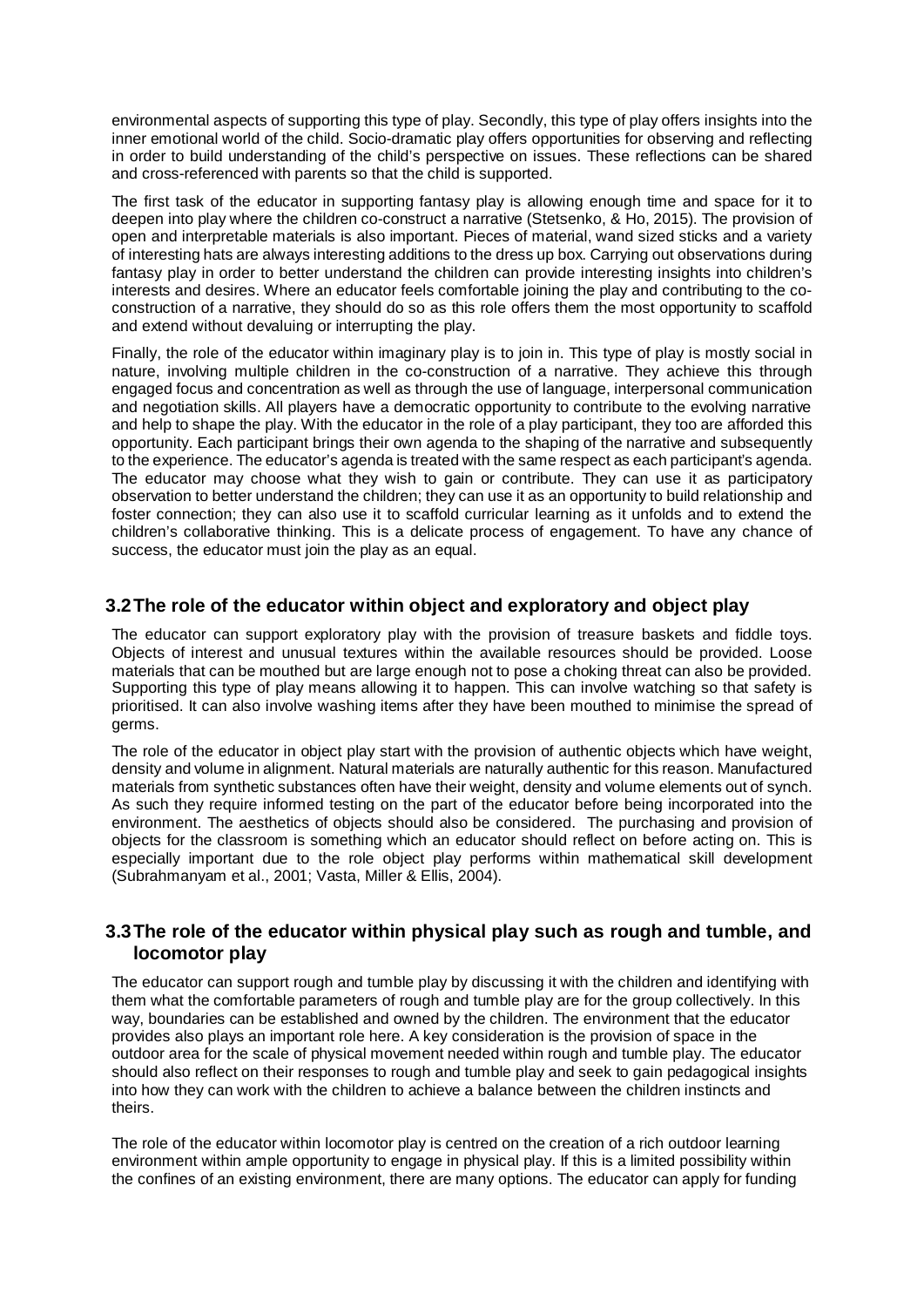to change this. They can liaise with their local Nature Play organisation to create partnerships of knowledge and resources that can benefit the wider school community. They can also join or create a forest or bush school program. Bush School programs evolved in Australia following inspiration from the European Forest School movement. In establishing a bush school program for their class, the educator should work in partnership with the school, children and families to develop a program of learning in a natural environment at a set time each week. Bush schools are becoming more and more popular in Australia as knowledge of the importance of nature pedagogy and locomotor play grows (Wynne & Gorman, 2015)

#### **3.4 The role of the educator with communication and social play**

The role of the educator within communication play is to build communicative variety into their day, every day. One popular example of communication play is mime. The educator can encourage the children to try to communicate without words, to play mimed guessing games or charades. Educators can also tell jokes and support the children's jokes, encourage performances and dramas, singing, rhyming, whispering games, pointing and gesturing in place of speaking, debating and arguing. Modelling communication play can also help. Educators can introduce skipping games or games with word actions built into their structure.

The role of the educator within social play lies in joining the play and engaging in the discussions as they unfold. Supporting the choices of the children, even when they would have made a different choice is also important. Within social play, children need to design and redesign the narrative, building their own experience of what works and what doesn't.

#### **3.5 The role of the educator within empowerment play; creative play, risky play and mastery play**

All play is empowering for children. However, the role of the educator in empowering children is exemplified within creative, risky and mastery play. To facilitate creative play, an educator needs to empower the children with time, space and freedom to explore. The educator needs to provide interesting and diverse materials and allow freedom of access to them. Creative play is about selfexpression and problem solving. This is not present within educator directed and managed craft activities. Creative play also offers the educator key opportunities for self-reflection on their level of comfort with the children taking control of the direction an activity takes. Sharing control with the children allows them to feel empowered and supports the educator's pedagogical development (Craft, 1999). Building this into a regular routine provides opportunities for growth to both the children and their educator.

The role of the educator within risky play dovetails very well into their role within locomotor play. The educator should provide a challenging natural environment that facilitates both. Fear can stop an educator from engaging their role within the provision for risky play. As such, the role of the educator here is also about self-education and reflective practice. Much literature is available on the benefits of risky play (Cevher-Kalburan, 2015). An early childhood educator has a duty of care to the child and an equal duty to provide quality and holistic play opportunities. The later includes provision for risky play. As such, risky play is a concept which requires reading, reflection and appropriate action.

The role of the educator within mastery play is to empower the children within the environment and support their sense of belonging and collective ownership. To engage in this type of play, the children have to have a sense of belonging within the environment; a sense that it is their environment and therefore a space which they are empowered to adapt and master.

## **4 CONCLUSION**

Play has long been valued in early childhood education and care (ECEC) (defined as contexts catering for children from birth to 8 years of age) and the importance of play to young children's healthy development and learning is well documented and well researched. Play research covers a vast domain. Philosophers, theorists, psychologists and educators have been researching the topic of play and its value for centuries. While there is a shared consensus that play has a positive effect on children's overall development and learning, play has proved to be extremely difficult to define. In this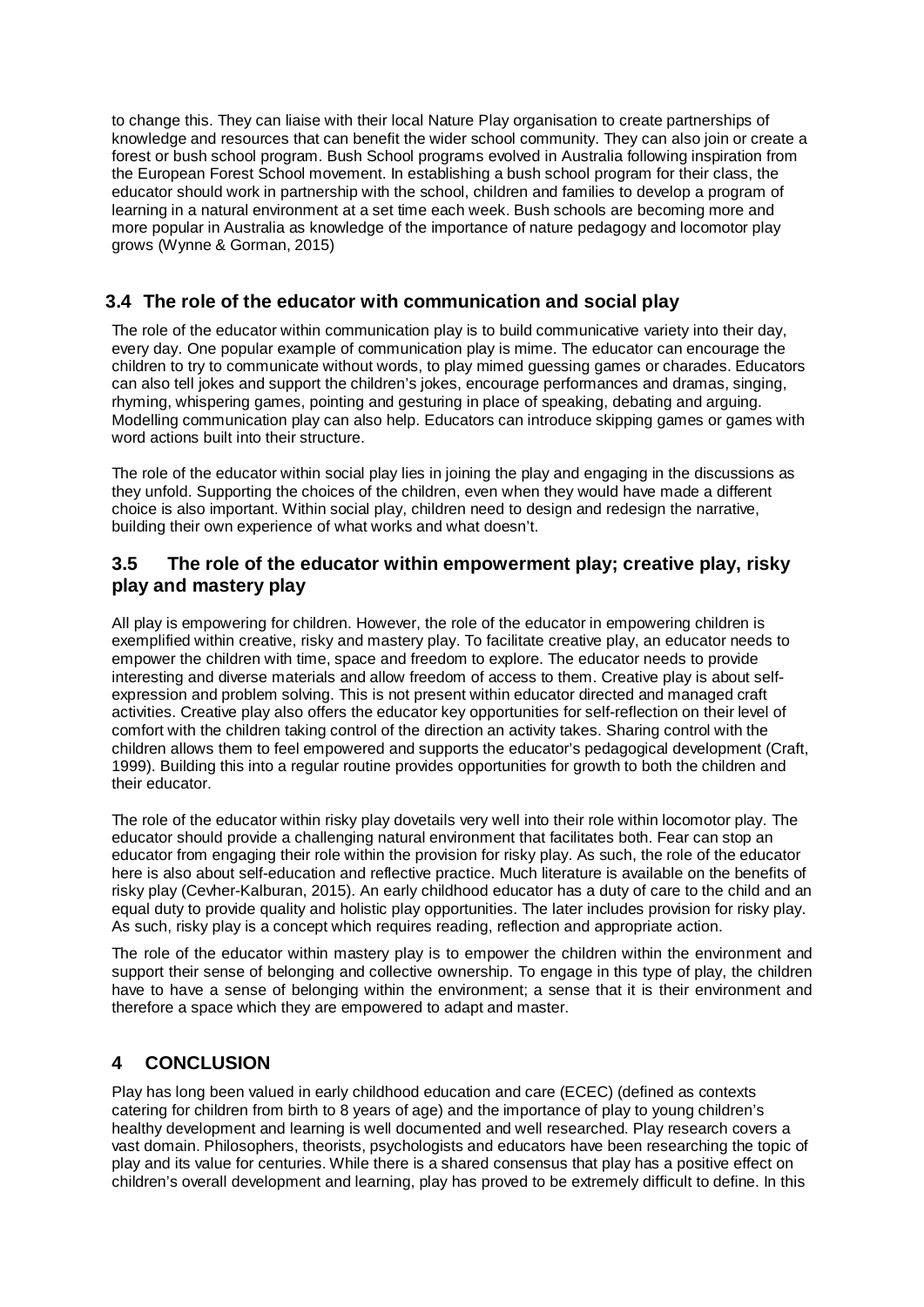paper, we have presented play through the theoretical lens of Hughes (2002) Taxonomy of Play Types and presented data on how children are making choices within their neighbourhood across these 16 types of play. We have discussed these findings by situating them within the taxonomy and concentrating on the implications for educators. Our aim within this process has been to illuminate what it means to provide for play-based learning.

It is also important to note that play does not stay neatly encapsulated within these different compartments. However, knowing and watching for the broad types can help educators to understand how children play and what their play looks like. Categorisations also help educators to understand the play of children and consider whether they are providing adequate opportunity and materials for all of the types of play. Integrating this knowledge into practice requires educators to view children as competent social learners, capable of taking initiative, making choices and being agents of their play and learning.

## **ACKNOWLEDGEMENTS**

The research study was supported, shaped and resourced by IT Sligo and Early Childhood Ireland. The researchers and authors wish to acknowledge and thank for organisations for their support.

Patricia Foley (nee MacLaughlin) and Jonathan Angus were also key members of the team that collected the data alongside Dee O'Connor and Marlene McCormack. The authors wish to thank them for their contribution to the research.

## **REFERENCES**

- [1] Central Statistics Office (2012). The Haase-Pratschke Index of relative affluence and deprivation [online], available: http://www.cso.ie/en/media/csoie/surveysandmethodologies/documents/pdfdocs/Haase,Pratschk, Report,on,Optimising,the,Sampling,Methodology,for,CSO,Household,Surveys.pdf
- [2] Cevher-Kalburan, N. (2015). Developing pre-service teachers' understanding of children's risky play, *Journal of Adventure Education and Outdoor Learning*, 15(3), 239-260.
- [3] Craft, A. (2005). *Creativity in schools: Tensions and dilemmas*. Oxon: Routledge.
- [4] Department of Social Protection (2011). The children first: National guidance for the protection and welfare of children policy [online], available: http://www.welfare.ie/en/Pages/Children-First.aspx
- [5] Fine, G., & Sandstrom, K. (1988). *Knowing children: Participant observation with minors*. Qualitative Research Methods: Volume 15, London: Sage.
- [6] Geller, E., Russ N. & Altomari, M. (1986). Naturalistic observations of beer drinking among college students, *Journal of Applied Behaviour Analysis, 19*(4) 391-399.
- [7] Gillis, K., & Jupp, O. (2016). In praise of risky play. *Physical & Health Education Journal, 81*(3), 1.
- [8] Government of Ireland (2003). Data Protection Act [online], available: http://www.irishstatutebook.ie/2003/en/act/pub/0006/sec0001.html
- [9] Hill, M. (1997). Participatory research with children, Research Review, *Child and Family Social Work,* (2), 171–83.
- [10] Hughes, B. (2002). A playworker's taxonomy of play types,  $(2^{nd}$  ed.). London: Playlink.
- [11]Kinzer, C., Gerhardt, K., & Coca, N. (2016). Building a case for blocks as kindergarten mathematics learning tools. *Early Childhood Education Journal, 44*(4), 389-402. doi:10.1007/s10643-015-0717-2
- [12]Koziol, L. F., Budding, D. E., & Chidekel, D. (2012). From movement to thought: Executive function, embodied cognition, and the cerebellum. *The Cerebellum, 11*(2), 505-525. doi:10.1007/s12311-011-0321-y